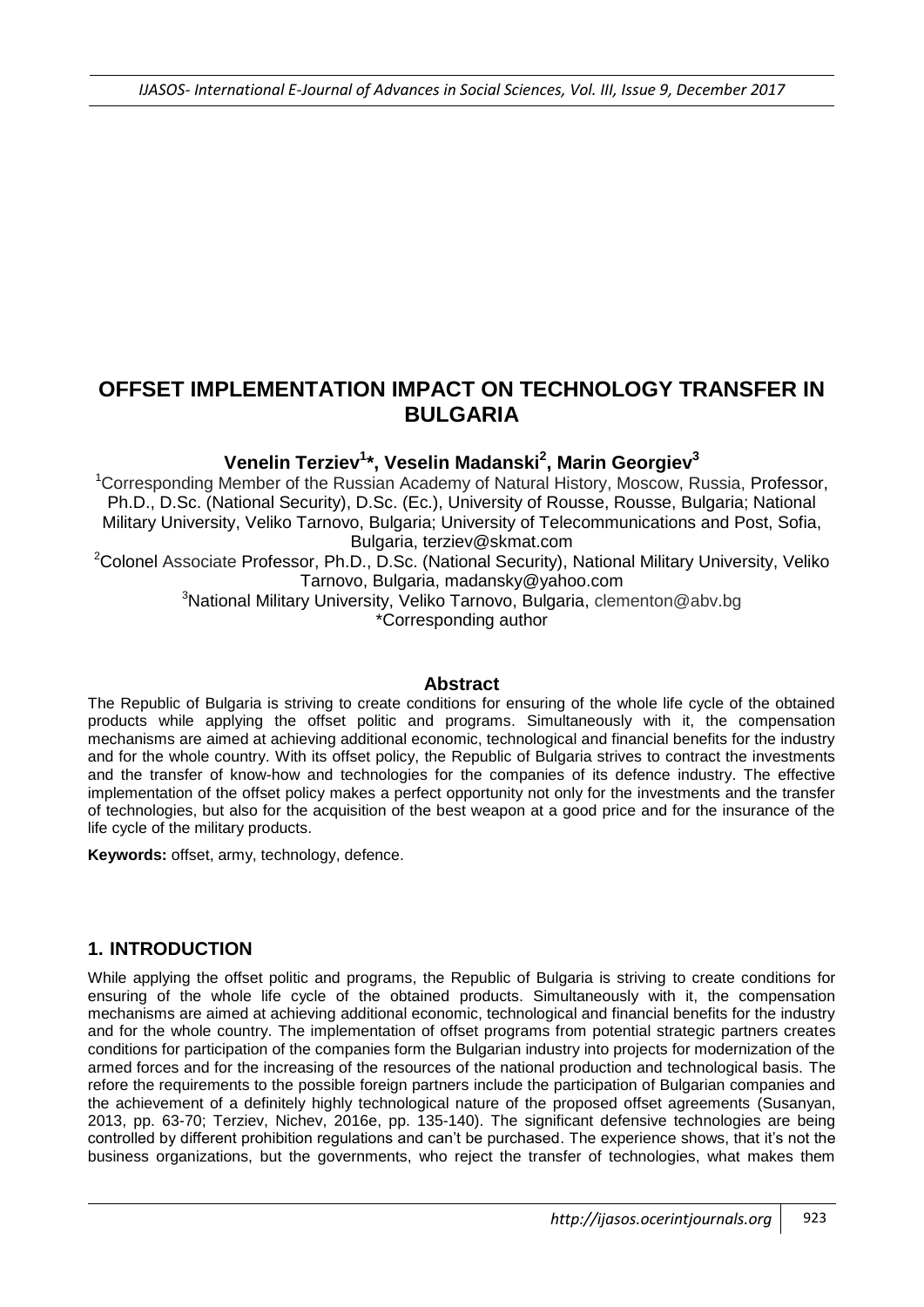unobtainable [3-4] (Nichev, N. 2017a; Nichev, N. 2017b). In such situations the offset programs afford the suitable opportunity for acquiring of technologies.

In their research [Radhakrishnan,](http://www.idsa.in/taxonomy/term/917) [Prahlada](http://www.idsa.in/taxonomy/term/916) and [Kumar](http://www.idsa.in/taxonomy/term/918) emphasize the importance of the offset programs for acquiring of defensive technologies (Radhakrishnan, Kumar, 2009, pp. 114-125). They consider, that the technologies are not just a product, but a combination between science and engineering. The developed technologic countries are aware how powerful technologies are and try to control their spreading by means of controlled regimes. Technologies are important, because the acquiring of critical technologies have the following advantages: they permit the design, development and production of technological systems; a big share of direct and indirect applications of a number of technologies can be inherited; they enable the development of new technologies; the allow the industry to manufacture products and to handle them; they contribute to the development of defensive industrial basis of the countries, which possess the relevant defensive technologies.

# **2. THE ROLE OF OFFSET IN TECHNOLOGY TRANSFER**

In order to increase the utilization of the offset for the acquiring of technologies, it's necessary to know what critical and specialized equipment will be needed. Based on the strategy for the development of the Bulgarian defensive-technological industrial basis, Terziev and Nichev determine the following priority product groups: ammunitions and small arms, steerable and non-steerable missiles; repair and modernization of military equipment for different kinds of armed forces (mainly of Russian/ Soviet Union origin); equipment for radio-electronic defence, detection, counteraction and protection from improvised explosive devices; equipment for identification and radar awareness; equipment for passive and active defence of the human resources and military equipment; unmanned aerial vehicles; definite kinds of precise and steered ammunitions; communication and information systems; systems for monitoring and protecting of parts of the maritime and land borders of the Republic of Bulgaria (Terziev, Nichev, 2016d; Terziev, Nichev, 2016e).

Analysing the technological transfer by means of performing of offset transactions, Ravindran stresses on the importance of the offset for the acquiring of defensive resources by the countries and indicates the ways of implementation of such a transfer (Ravindran, 2009, pp. 135-148). Some of the most important accessible ways of technological transfer using offset transaction for the recipient countries are the following:

- Collaborative production. It is considered to be a very effective mechanism for the transfer of modern technologies and their utilizing. In the modern programs for development of collaborative productions, the access to technologies for the partnering parties is implemented using significantly less time and financial resources. By means of this process the participating parties become partners at fixed levels, depending on the made contributions. It's advisable to include the joint intellectual property rights and the shared positions at the international markets as an integral part of the concluded offset agreement, ensuring this way a fair distribution of the earned revenues for the participating Bulgarian companies. The transfer of technologies can be implemented by means of establishing of joint ventures, whereby in this case the amount of the investments is of great importance. Ravindran describes cases, where joint ventures have become inoperable for reasons of morally outdated equipment.

- Subcontractor. The obligations of a contractor are being implemented, when a foreign company places an order, connected with defines components, subsystems or products, for export by the industry in the countries, where the seller must fulfil the offset obligations. For a short period, the agreement for production as a subcontractor party represents an effective way for the Bulgarian production to approach the modern high-tech manufacturing. The awarding of the activity to the subcontractor can be implemented by means of giving him the full documentation package for the production or by means of providing detailed technical documentation.

- Manufacturing under license. From the point of view of the seller, he assigns his competitive advantage when transferring the whole technology regarding the product. For this reason the size of the granted technology and ownership elements is selected by the seller. This predetermines the fact, that the buyer is not in position to take maximum advantage of the transfer of technologies and there always exists a divergence between the expectations of the buyer and the offer of the seller.

- Maintenance and training. The long-term activities for training of the local industrial partners by means of applicable levels of technological transfer represent an obligatory element of the modern market economy. By creating facilities for training of the human resources, such as: flight simulators, training centres, centres for experience studies and others, this requirement is being adequately fulfilled. From the point of view of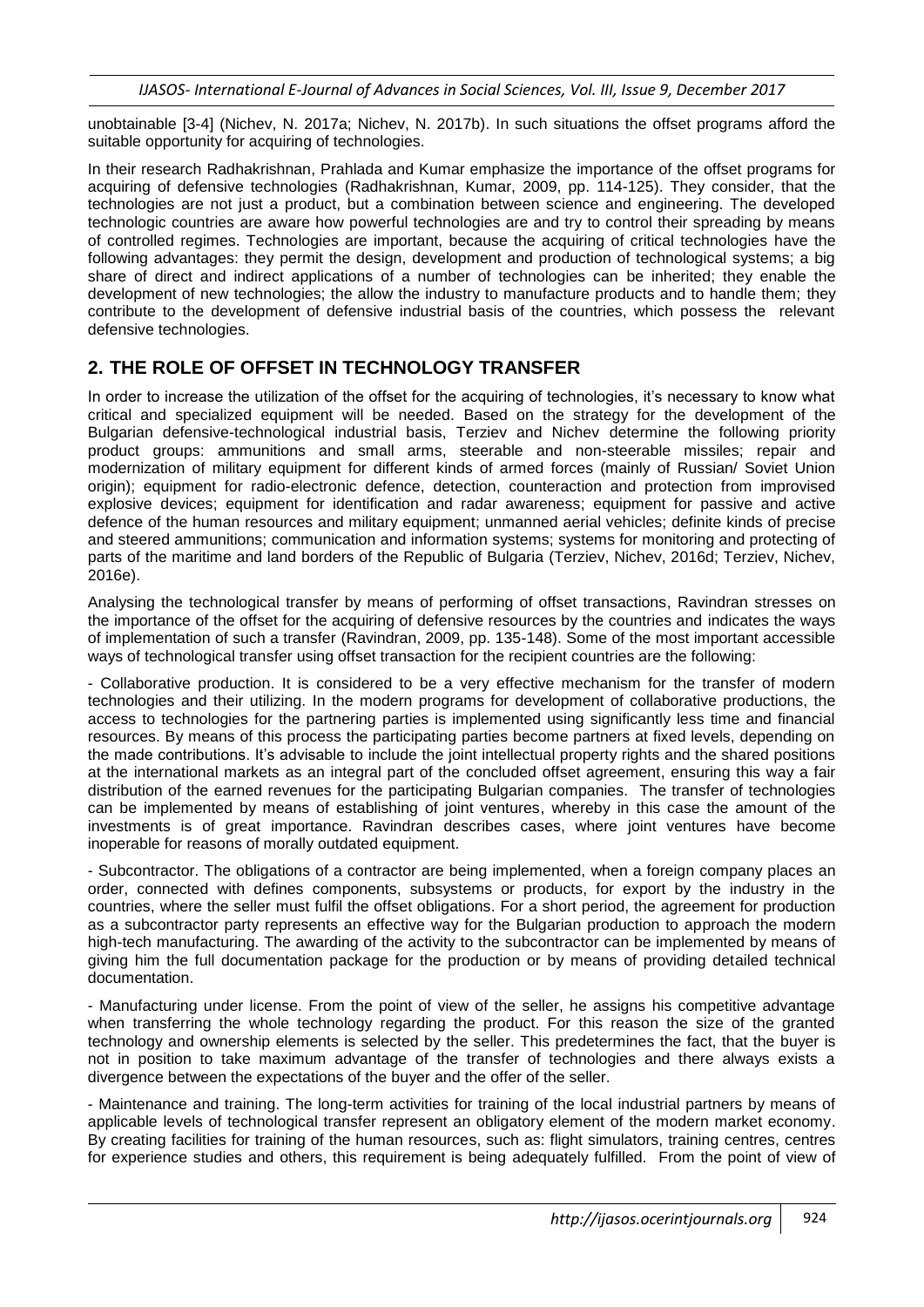technologies transfer by means of offset transactions, it's an effective way of acquiring competences and abilities by the buyer state.

Samaddar defines the technological transfer as the most popular and preferred kind of offset in the world, particularly for the countries, which are striving to build their own industrial base. He determines that the technological transfer occupies more than 30% of all kinds of offset (Samaddar, 2009, pp. 81-104).

The success of the technological transfer requires well defined bases. Firstly, the technological transfer needs to be economically stabile. Secondly, the recipient industry must possess the technological capacity and based on it to permit the mastering of the relevant technology. Third, Samaddar points that the technological transfer mustn't be limited by restrictive conditions. The insertion of restrictive conditions may result in disagreements during the drawing up of an Offset contract. Fourth, it's advisable for the local defence industry to ask for transfer of technologies only in case, when such transfer can be self-sufficient through added value of the innovations, in order to develop the next generation of defence product. Fifth, it's necessary that the buyer state is sure to acquire the newest and the most updated technologies. The widespread opinion of the researchers is that the newest technological decisions are shall not offered by the transfer of technologies, in order for the owner of the relevant technology not to lose his competitive advantage. This is proved also by the legally imposed regulations for control of the export by the countriessuppliers on the eventual buyers. Sixth, it's necessary to evaluate the real influence and effectiveness of the technological transfer. Samaddar considers that the mathematical models, the theory of usefulness and the theory of the rational choice can be used by the evaluation of the expenses and the benefits of the technological transfer.

According to Terziev and Nichev, the problems and the challenges facing the transfer of technologies are: the importance of the technological transfer, the international market, the expected returns, the license agreements, the weight ratios and the technology of evaluation (Nichev, Terziev, 2016, pp. 141-146; Terziev, Nichev, 2016a, pp. 101-106; Terziev, Nichev, 2016b, pp. 385-391; Terziev, Nichev, 2016e, pp. 135-140).

Importance of the technological transfer: the seller can offer a transfer of technologies, which are not directly connected with the product or with the manufacturing process, they are delivered from. Hence, the offers from foreign suppliers need a careful and profound analysis, in order to guarantee, that the offered technology is important for the current and future application in the defence-industrial technological basis. The practice for retention of the ownership over critical (key) technologies by the sellers imposes to pay special attention on those technologies during the negotiations regarding the contract.

International market – the technology, which is at hand to be acquired, must be conformed to the possessed positions on the international market and to the opportunities for preserving of these positions and for the acquisition of new market shares. This will facilitate the avoiding of acquisition of technologies, which are close to the end of their life cycle or are already out of use (Terziev, Nichev, 2016c, pp. 366-373).

Expected redeemability - besides the most important aspect – ensuring of the national security of the buyer, for which reason happens the acquiring of the necessary technologies, it's important that the offered technology results in redeem- ability of the invested financial resources. This can be achieved through implementation of the defence product on the internal market, on the international market, or on both markets and this necessitates this market potential and the returns, connected with it, to be evaluated.

License agreements: Often the technology, which is desired to be acquired, is a subject of approval by a foreign government and in this way the acquisition of the newest technologies happens exceptionally difficult. Even in the cases, when the supplier is ready to sell the technology and offers a particular price, the relevant governments don't admit them, referring to the regulations for control of the export. Some technologies are banned for export for definite countries or organizations.

Weight ratios: When the transfer of technologies is a key component of the offset agreement, in order to stimulate the foreign suppliers of the necessary technology, the importing countries apply widely the weight ratios. For Bulgaria the valid weight ratio in the offset transactions, where the transfer of technologies is a basic element can reach to 5 in the cases, when the technology is of a special interest for the production of the main defence products and arms systems (Methodology for the evaluation of the criterion "offset program" on public tenders according to clause 6 of the Public Procurement and Concessions Act in the Ministry of Defence, Directorate "Policy for Armament", Sofia, 2003.

Evaluation technology: the evaluation of the technology is a complicated and difficult process, where subjectivism prevails. This is, actually the biggest challenge in the whole process of transfer of technologies. The evaluation is a critical component and is of considerable importance in the process of transfer of technologies and it ought to be performed in the most precise and transparent way, as far as possible. The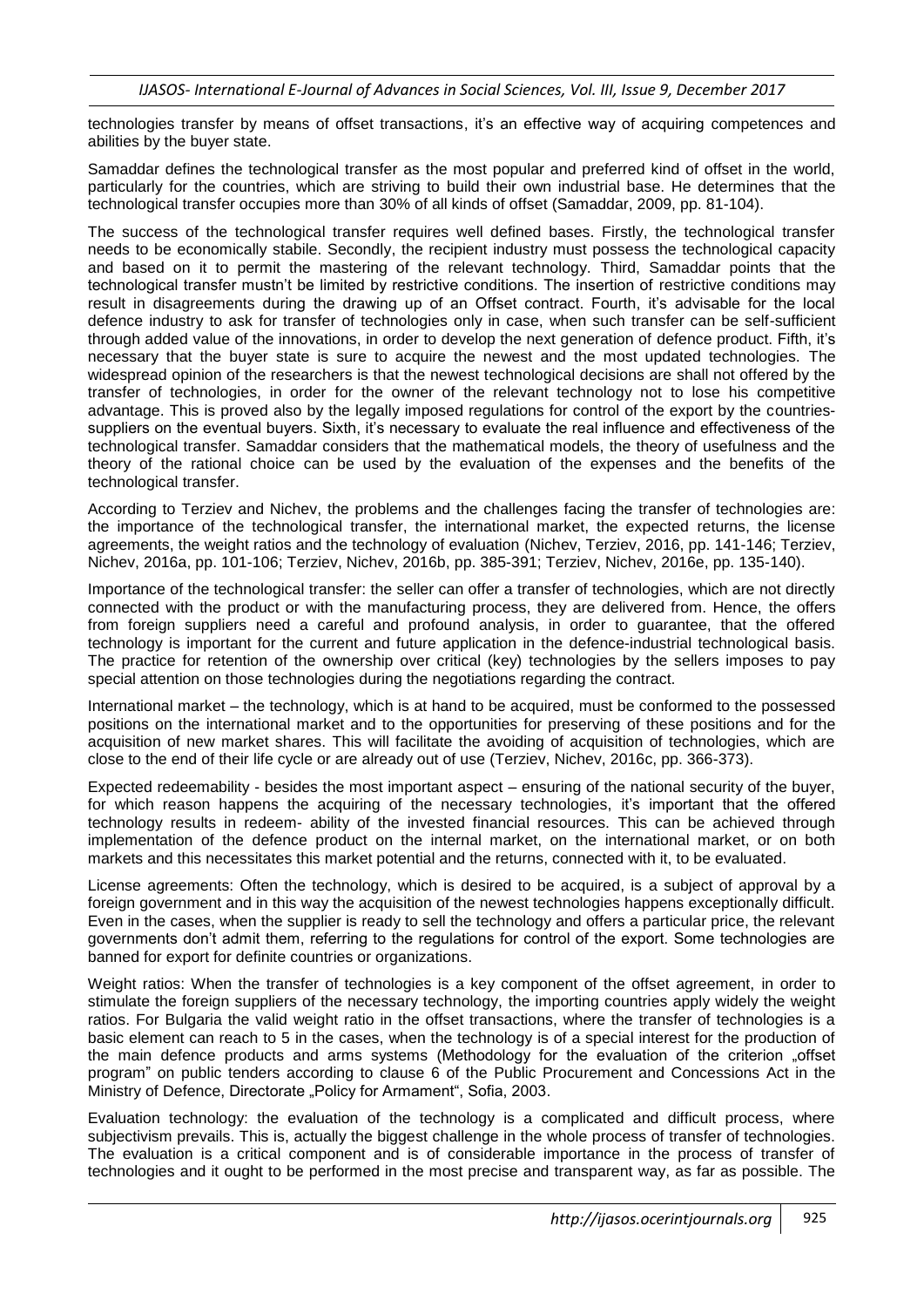offset agreements and contracts meet various requirements of the state authorities for concluding of contracts with a foreign supplier. If the government intends to use the offset transaction for direct production compensations and/or for transfer of technologies in the sphere of the acquired defence product, then the offset price is based on the amount of the expenses for the production and/or the price of the technology.

In the case of transfer of technologies, the offset price is based on a full analysis of the price of the technology, regardless of that, whether the technological transfer is implemented independent or is a component of a bigger offset transaction. It's reasonable that the technology evaluation pays takes into consideration the following aspects:

*Detailed information concerning the technology itself and its applications:* In the modern industrial society the technology, used for the production of a particular defence product, is a prerequisite for the production of other products, thus stimulating the manufacturing and the resulting marketing of these products. Many defence technologies have a possible dual-use and this way facilitate the development of the manufacture of civil production. It's necessary to consider the expenses on a technology for completely new products, taking into account the replacement of the existing products from older projects or technologies, as means of enforcement of the production of new defence products.

*Expected effect of the technology concerning the profits:* The production of defence products is more difficult using outdated processes, which results into a higher prime cost and lower profit. Hence, the influence of the new technologies in respect of the implemented technological process is fulfilled by means of increase of the activity profit.

*Technological influence in respect of the partial improvement obtained from inventions.* According to Ravindran, in most of the cases the expenses on products and services, based on the gradual implementation of inventions in the available technologies, are higher than those, spent for revolutionary new technologies. Initially they could be cost more, but the ir redeem ability and the resulting profits are implemented on a later stage of the defence product life.

*Potential of the market*: The defence products, directly based on foreign technologies, are expected to go beyond the limits of the national market. When the product is being elaborated by the local defencetechnological industrial base using an approved and established on the market technology, it penetrates easily also into the international markets. In the cases of acquisition of technologies with dual-use, the products of civil purpose may have a wider market in the country-buyer. Sometimes the market is not ready for a specific technology and the implementation of the new technology at such market could appear to be economically unreasonable and even to result in total rejection of the product by the market.

*Competitive advantages:* When a particular national defence-technological industrial base obtains access to the international markets, it derives competitive advantages in relation to other suppliers. It's transformed into definite profits, owed to the lower production costs. The competitive advantage is usually implemented through low operation expenses, production of a new product and providing of products and services, linked to the main product.

*Availability of alternative technologies:* The problems with the licensing by foreign governments sometimes force the Bulgarian defence-technological industrial base to select alternative technologies, which are easier accessible. In cases of revolutionary new technologies, alternative technologies exist rarely. Another attendant problem of the alternative technologies is the acceptability of such technologies, expressed in possible deviation in the standard of the defence product.

*Development stage of the defence product:* The defence product can be on some stage of its development, such as: primary researches (proof of the concept), presentation of the product, development, pilot project and production. The common system projects are influenced by the available technologies during the development of the product concept. In the cases, when the implementation of the technological system is already advanced, it's reasonable to evaluate the available technologies and to seek for new ones, in order to implement a part of the system, which can be or can't be implemented on a later stage. The implementation of a new technology for the production of a particular defence product close to the end of its life is economically unreasonable.

#### **3. CONCLUSION**

In conclusion it's necessary to emphasize that against the background of the running in the EU processes for denial of the offset, in Bulgaria still exists a strong national interest in preserving the offset as a form and instrument for the transfer of technologies. Precisely with its offset policy, the Republic of Bulgaria strives to contract the investments and the transfer of know-how and technologies for the companies of its defence